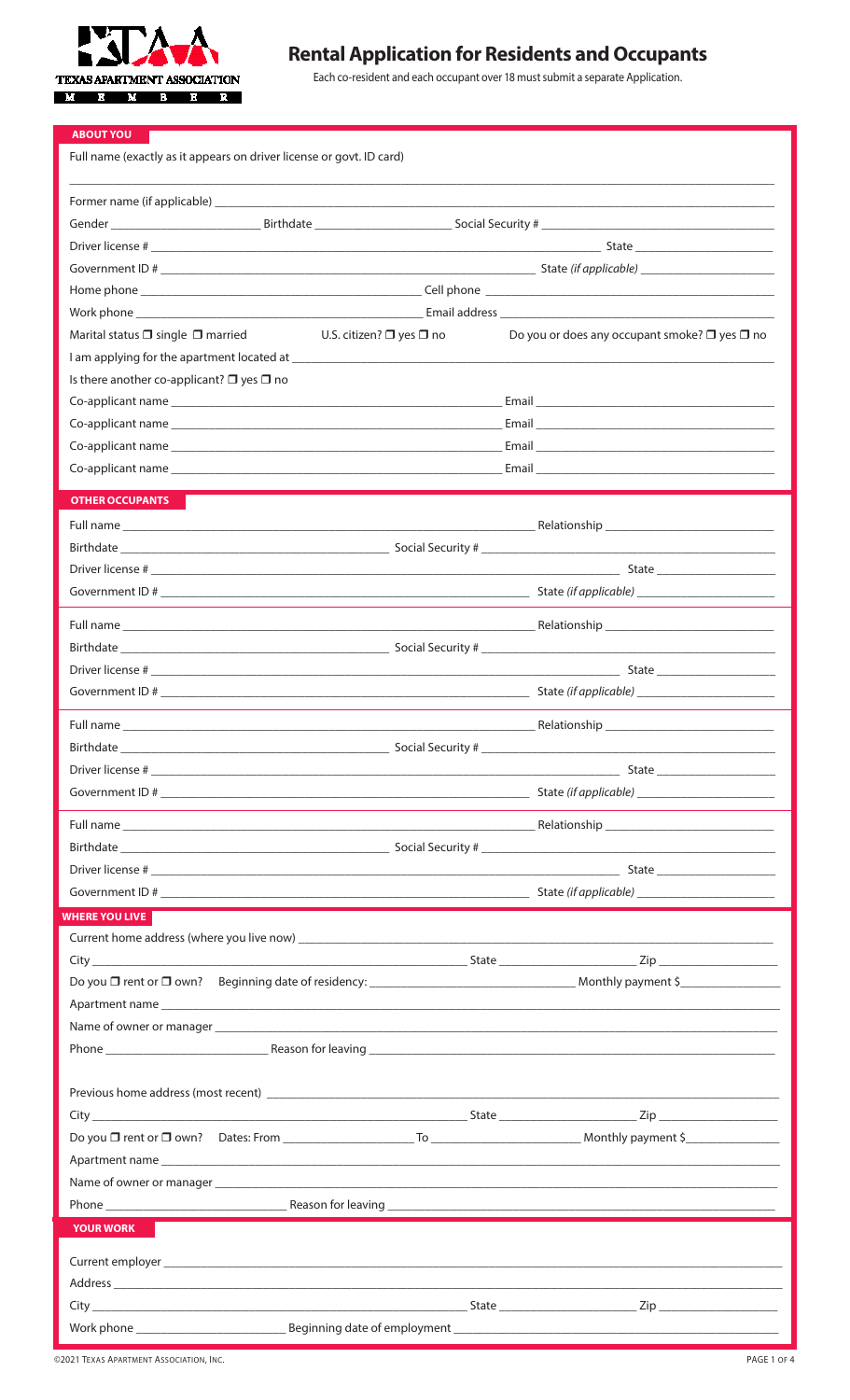|                                                           |                                                                                                                   | Supervisor Phone Phone Phone Phone Phone Phone Phone Phone Phone Phone Phone Phone Phone Phone Phone Phone Phone Phone Phone Phone Phone Phone Phone Phone Phone Phone Phone Phone Phone Phone Phone Phone Phone Phone Phone P                                                                              |  |
|-----------------------------------------------------------|-------------------------------------------------------------------------------------------------------------------|-------------------------------------------------------------------------------------------------------------------------------------------------------------------------------------------------------------------------------------------------------------------------------------------------------------|--|
|                                                           |                                                                                                                   |                                                                                                                                                                                                                                                                                                             |  |
|                                                           |                                                                                                                   |                                                                                                                                                                                                                                                                                                             |  |
|                                                           |                                                                                                                   |                                                                                                                                                                                                                                                                                                             |  |
|                                                           |                                                                                                                   |                                                                                                                                                                                                                                                                                                             |  |
|                                                           |                                                                                                                   |                                                                                                                                                                                                                                                                                                             |  |
|                                                           |                                                                                                                   |                                                                                                                                                                                                                                                                                                             |  |
|                                                           |                                                                                                                   |                                                                                                                                                                                                                                                                                                             |  |
| <b>ADDITIONAL INCOME</b>                                  |                                                                                                                   |                                                                                                                                                                                                                                                                                                             |  |
| (Income must be verified to be considered.)               |                                                                                                                   |                                                                                                                                                                                                                                                                                                             |  |
|                                                           |                                                                                                                   |                                                                                                                                                                                                                                                                                                             |  |
|                                                           |                                                                                                                   |                                                                                                                                                                                                                                                                                                             |  |
|                                                           |                                                                                                                   |                                                                                                                                                                                                                                                                                                             |  |
| <b>CREDIT HISTORY</b>                                     |                                                                                                                   |                                                                                                                                                                                                                                                                                                             |  |
|                                                           |                                                                                                                   |                                                                                                                                                                                                                                                                                                             |  |
|                                                           |                                                                                                                   |                                                                                                                                                                                                                                                                                                             |  |
|                                                           |                                                                                                                   |                                                                                                                                                                                                                                                                                                             |  |
| <b>RENTAL AND CRIMINAL HISTORY</b>                        |                                                                                                                   |                                                                                                                                                                                                                                                                                                             |  |
| Check only if applicable.                                 |                                                                                                                   |                                                                                                                                                                                                                                                                                                             |  |
| Have you or any occupant listed in this Application ever: |                                                                                                                   |                                                                                                                                                                                                                                                                                                             |  |
| $\Box$ been evicted or asked to move out?                 |                                                                                                                   |                                                                                                                                                                                                                                                                                                             |  |
|                                                           | $\Box$ moved out of a dwelling before the end of the lease term without the owner's consent?                      |                                                                                                                                                                                                                                                                                                             |  |
| $\Box$ declared bankruptcy?<br>$\Box$ been sued for rent? |                                                                                                                   |                                                                                                                                                                                                                                                                                                             |  |
| $\Box$ been sued for property damage?                     |                                                                                                                   |                                                                                                                                                                                                                                                                                                             |  |
|                                                           |                                                                                                                   | $\Box$ been convicted or received probation (other than deferred adjudication) for a felony, sex crime, or any crime against persons or property?                                                                                                                                                           |  |
|                                                           |                                                                                                                   | Please indicate below the year, location, and type of each felony, sex crime, or any crime against persons or property for which you were convicted or received probation. We may need to discuss more facts before making a d                                                                              |  |
|                                                           |                                                                                                                   |                                                                                                                                                                                                                                                                                                             |  |
|                                                           |                                                                                                                   |                                                                                                                                                                                                                                                                                                             |  |
|                                                           |                                                                                                                   |                                                                                                                                                                                                                                                                                                             |  |
|                                                           |                                                                                                                   |                                                                                                                                                                                                                                                                                                             |  |
|                                                           |                                                                                                                   |                                                                                                                                                                                                                                                                                                             |  |
|                                                           |                                                                                                                   |                                                                                                                                                                                                                                                                                                             |  |
|                                                           |                                                                                                                   |                                                                                                                                                                                                                                                                                                             |  |
|                                                           |                                                                                                                   |                                                                                                                                                                                                                                                                                                             |  |
|                                                           |                                                                                                                   |                                                                                                                                                                                                                                                                                                             |  |
|                                                           |                                                                                                                   |                                                                                                                                                                                                                                                                                                             |  |
| <b>EMERGENCY CONTACT</b>                                  | Emergency contact person over 18 who will not be living with you:                                                 |                                                                                                                                                                                                                                                                                                             |  |
|                                                           |                                                                                                                   |                                                                                                                                                                                                                                                                                                             |  |
|                                                           |                                                                                                                   |                                                                                                                                                                                                                                                                                                             |  |
|                                                           |                                                                                                                   |                                                                                                                                                                                                                                                                                                             |  |
|                                                           |                                                                                                                   |                                                                                                                                                                                                                                                                                                             |  |
|                                                           |                                                                                                                   |                                                                                                                                                                                                                                                                                                             |  |
|                                                           |                                                                                                                   |                                                                                                                                                                                                                                                                                                             |  |
|                                                           |                                                                                                                   | If you die or are seriously ill, missing, or incarcerated according to an affidavit of (check one or more) $\Box$ the above person, $\Box$ your spouse,<br>or $\Box$ your parent or child, we may allow such person(s) to enter your dwelling to remove all contents, as well as your property in the mail- |  |
|                                                           | you authorize us to call EMS or send for an ambulance at your expense. We're not legally obligated to do so.      | box, storerooms, and common areas. If no box is checked, any of the above are authorized at our option. If you are seriously ill or injured,                                                                                                                                                                |  |
|                                                           |                                                                                                                   |                                                                                                                                                                                                                                                                                                             |  |
| <b>YOUR VEHICLES</b>                                      | (If applicable)                                                                                                   |                                                                                                                                                                                                                                                                                                             |  |
|                                                           |                                                                                                                   |                                                                                                                                                                                                                                                                                                             |  |
|                                                           | List all vehicles owned or operated by you or any occupants (including cars, trucks, motorcycles, trailers, etc.) |                                                                                                                                                                                                                                                                                                             |  |
|                                                           |                                                                                                                   |                                                                                                                                                                                                                                                                                                             |  |
|                                                           |                                                                                                                   |                                                                                                                                                                                                                                                                                                             |  |
|                                                           |                                                                                                                   |                                                                                                                                                                                                                                                                                                             |  |
|                                                           |                                                                                                                   |                                                                                                                                                                                                                                                                                                             |  |
|                                                           |                                                                                                                   | Year State State State State State State State State State State State State State State State State State State State State State State State State State State State State State State State State State State State State S                                                                              |  |
|                                                           |                                                                                                                   |                                                                                                                                                                                                                                                                                                             |  |
| <b>HOW DID YOU FIND US?</b>                               |                                                                                                                   |                                                                                                                                                                                                                                                                                                             |  |
|                                                           |                                                                                                                   |                                                                                                                                                                                                                                                                                                             |  |
| Year                                                      |                                                                                                                   | State                                                                                                                                                                                                                                                                                                       |  |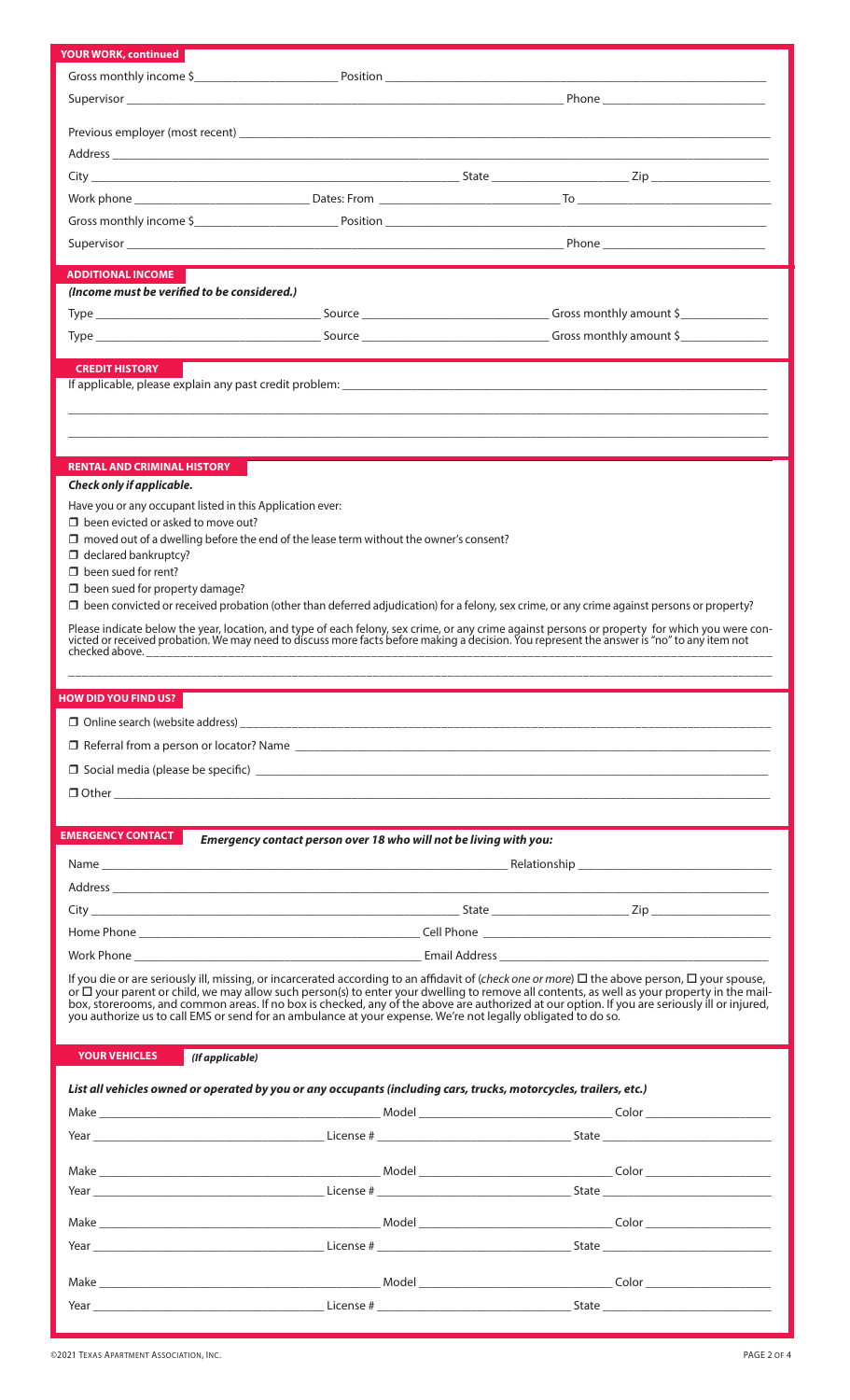| YOUR ANIMALS |  |  |  |
|--------------|--|--|--|
|              |  |  |  |

#### *(if applicable)*

| You may not have any animal in your unit without management's prior authorization in writing. If we allow your requested animal, you<br>must sign a separate animal addendum, which may require additional deposits, rents, fees or other charges. |                                                                                                                |  |
|----------------------------------------------------------------------------------------------------------------------------------------------------------------------------------------------------------------------------------------------------|----------------------------------------------------------------------------------------------------------------|--|
|                                                                                                                                                                                                                                                    |                                                                                                                |  |
|                                                                                                                                                                                                                                                    |                                                                                                                |  |
|                                                                                                                                                                                                                                                    |                                                                                                                |  |
|                                                                                                                                                                                                                                                    | Age and the state of the state of the state of the state of the state of the state of the state of the state o |  |

# **Special Provisions**

\_\_\_\_\_\_\_\_\_\_\_\_\_\_\_\_\_\_\_\_\_\_\_\_\_\_\_\_\_\_\_\_\_\_\_\_\_\_\_\_\_\_\_\_\_\_\_\_\_\_\_\_\_\_\_\_\_\_\_\_\_\_\_\_\_\_\_\_\_\_\_\_\_\_\_\_\_\_\_\_\_\_\_\_\_\_\_\_\_\_\_\_\_\_\_\_\_\_\_\_\_\_\_\_\_\_\_\_\_\_\_\_\_\_\_\_\_\_\_\_\_\_\_\_\_\_

# **Application Agreement**

The following Application Agreement will be signed by you and all co-applicants prior to signing a Lease. While some of the information below may not yet apply to your situation, there are some provisions that may become applicable prior to signing a Lease. In order to continue with this Application, you'll need to review the Application Agreement carefully and acknowledge that you accept the terms.

- 1. **Apartment Lease information.** The Lease contemplated by the parties will be the current TAA Lease. Special information and conditions must be explicitly noted on the Lease.
- 2. **Approval when Lease is signed in advance.** If you and all co-applicants have already signed the Lease when we approve the Application, our representative will notify you (or one of you if there are co-applicants) of our approval, sign the Lease, and then credit the application deposit of all applicants toward the required security deposit.
- 3. **Approval when Lease isn't yet signed.** If you and all co-applicants have not signed the Lease when we approve the Application, our representative will notify you (or one of you if there are co-applicants) of the approval, sign the Lease when you and all co-applicants have signed, and then credit the application deposit of all applicants toward the required security deposit.
- 4. **If you fail to sign Lease after approval.** Unless we authorize otherwise in writing, you and all co-applicants must sign the Lease within 3 days after we give you our approval in person or by telephone or within 5 days after we mail you our approval. If you or any co-applicant fails to sign as required **your Application will be deemed withdrawn**, and we may keep the application deposit as liquidated damages, and terminate all further obligations under this Agreement.
- If you withdraw before approval. If you or any co-applicant withdraws an Application or notifies us that you've changed your mind about renting the dwelling unit, we'll be entitled to retain all application deposits as liquidated damages, and the parties will then have no further obligation to each other.
- 6. **Approval/non-approval.** If we do not approve your Application within 7 days after the date we received a completed Application, your Application will be considered "disapproved." Notification may be in person or by mail or telephone unless you have requested that notification be by mail. You must not assume approval until you receive actual notice of approval. The 7-day time period may be changed only by separate written agreement.
- 7. **Refund after non-approval.** If you or any co-applicant is disapproved or deemed disapproved under Paragraph 6, we'll refund all application deposits within 30 days of such disapproval. Refund checks may be made payable to all co-applicants and mailed to one applicant.
- 8. **Extension of deadlines.** If the deadline for approving or refunding under paragraphs 6 or 7 falls on a Saturday, Sunday, or a state or federal holiday, the deadline will be extended to the end of the next business day.
- 9. **Keys or access devices.** We'll furnish keys and/or access devices only after: (1) all parties have signed the Lease and other rental documents referred to in the Lease; and (2) all applicable rents and security deposits have been paid in full.
- 10. **Application submission.** Submission of an Application does not guarantee approval or acceptance. It does not bind us to accept the applicant or to sign a Lease. Images on our website may represent a sample of a unit and may not reflect specific details of any unit. For information not found on our website regarding unit availability, unit characteristics, pricing or other questions, please call or visit our office.
- 11. **Notice to or from co-applicants.** Any notice we give you or your co-applicant is considered notice to all co-applicants; and any notice from you or your co-applicants is considered notice from all co-applicants.

## **Disclosures**

- **1. Application fee (non-refundable).** You agree to pay to our representative the non-refundable application fee in the amount indicated in paragraph 3. Payment of the application fee does not guarantee that your Application will be accepted. The application fee offsets the cost of screening an applicant for acceptance.
- **2. Application deposit (may or may not be refundable).** In addition to any application fees, you agree to pay to our representative an application deposit in the amount indicated in paragraph 3. The application deposit is not a security deposit. The application deposit will be credited toward the required security deposit when the Lease has been